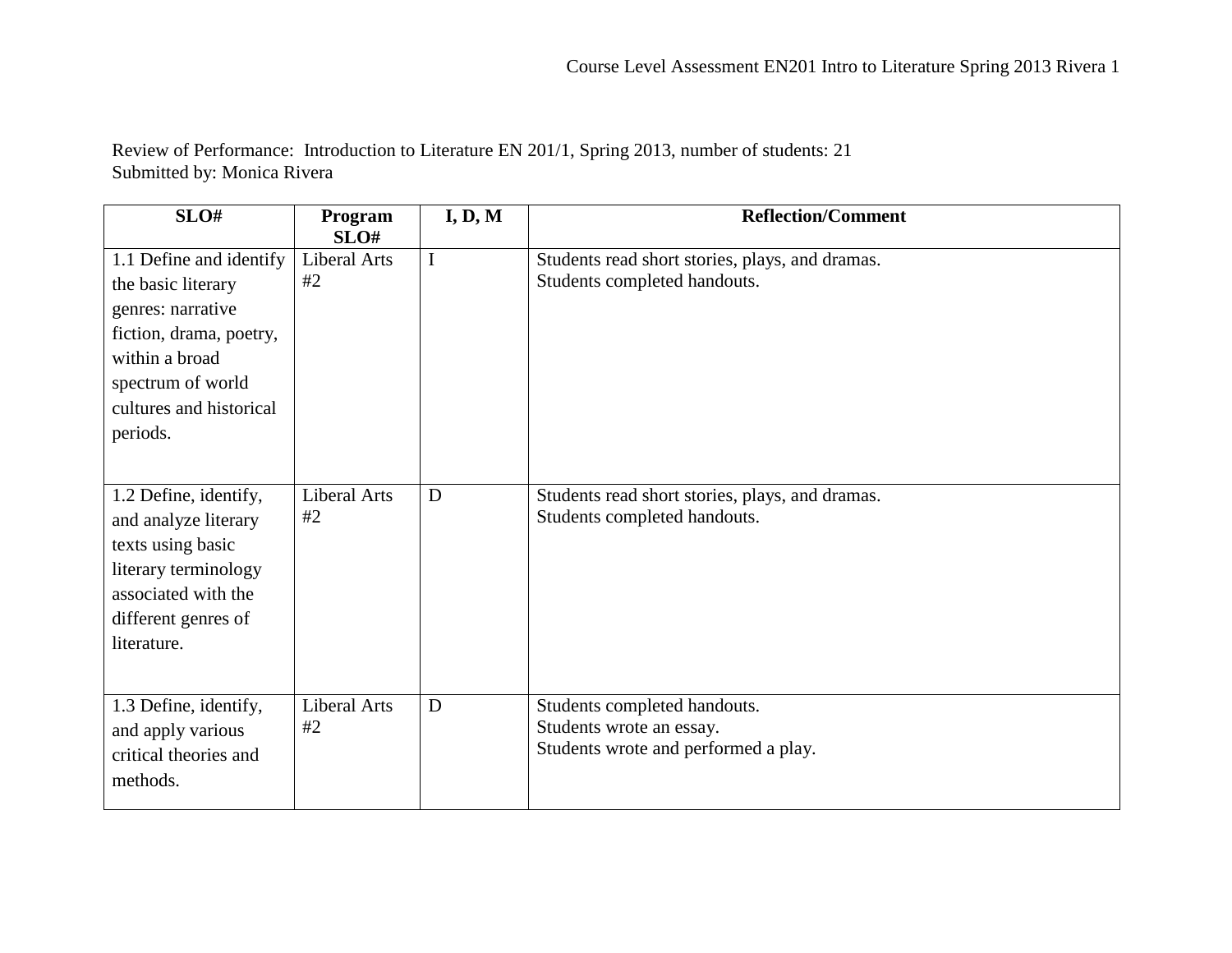| 1.4 Identify historical,<br>cultural, and<br>biographical contexts<br>for selected literary<br>texts and their authors;<br>apply them<br>interpretively to<br>assigned readings. | Liberal Arts<br>#2 | D | Students read short stories, plays, and dramas.<br>Students completed handouts.<br>Students participated in student-led group discussions.                                                                                            |
|----------------------------------------------------------------------------------------------------------------------------------------------------------------------------------|--------------------|---|---------------------------------------------------------------------------------------------------------------------------------------------------------------------------------------------------------------------------------------|
| 1.5 Write<br>compositions<br>(paragraph and essay<br>length) on literary<br>topics and issues.                                                                                   | Liberal Arts<br>#2 | D | Students completed handouts.<br>Students wrote an essay.<br>Students wrote and performed a play.<br>*The midterm was used for the department program level assessment.<br>Results:<br>$A = 24\%$ , $B = 67\%$ , $C = 4\%$ , $D = 4\%$ |

**Additional observations:** Students cooperated well in group assignments for the short story discussions and the drama assignments.